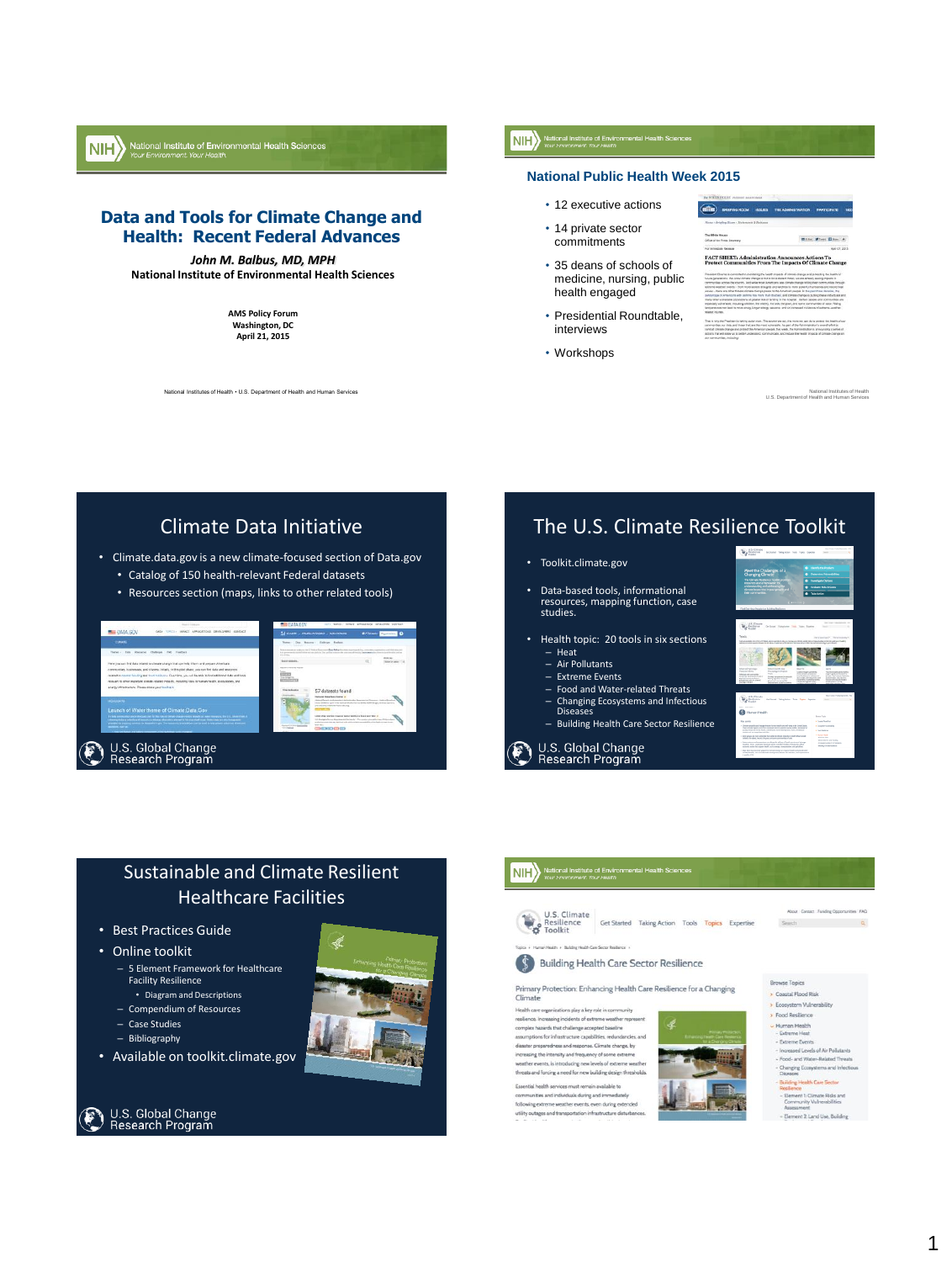| Your Environment, Your Health.                                                                                                                                                                                                                                                                                                                                                                                                                                                                                                                                                                                                                                                        | Your Environment, Your Health.                                                                                                                                                                                                                                                                                                                                                                                                                                                                                                                                                                                                                                                                                            |
|---------------------------------------------------------------------------------------------------------------------------------------------------------------------------------------------------------------------------------------------------------------------------------------------------------------------------------------------------------------------------------------------------------------------------------------------------------------------------------------------------------------------------------------------------------------------------------------------------------------------------------------------------------------------------------------|---------------------------------------------------------------------------------------------------------------------------------------------------------------------------------------------------------------------------------------------------------------------------------------------------------------------------------------------------------------------------------------------------------------------------------------------------------------------------------------------------------------------------------------------------------------------------------------------------------------------------------------------------------------------------------------------------------------------------|
| Framework for Climate Resilient Health Care Settings                                                                                                                                                                                                                                                                                                                                                                                                                                                                                                                                                                                                                                  | Element 1: Climate Risks and Community Vulnerabilities Assessment                                                                                                                                                                                                                                                                                                                                                                                                                                                                                                                                                                                                                                                         |
| Climate Risks and Community Vulnerability Assessment<br>Maritain up-to-date data on dimate bazants and correnantly climate and health vulnerabilities, and<br>use hazard vulnerability analyses to inform health services and inhesting targeting today and for<br>the future. Understand the role of the hospital, long term care and ambulatory settings within the<br>community during and after identified extreme weather events, and use this linead edge to inform<br>realizerce strategies                                                                                                                                                                                    | Browse Topics<br>Taylor for Element 1:<br>Coastal Flood Risk<br>. Maximain up-its-date data on climate heaterds and community climate and health vulnerabilities, and use<br>. Econystem Vulnerability<br>hazerd valverability analyses to inform health services and infrastructure planning today and for the future<br>+ Food Resilence<br>Jean to 20-50 percel<br>- Human Health<br>- Develop a comprehensive understanding of the role of the Asspital, long-term care, and ambulatory writings<br>- Extreme Heat<br>within the community gluring and after identified extreme weather events, and use this investinge to inform<br>- Extreme Events<br>resilience conseques.                                        |
| 2 Land Use, Building Design, and Regulatory Context<br>Understand and catalog the land use, building design and regulatory context within which current<br>health care facilities are situated. Are site improvements and existing building situatures adequate to<br>withstand extreme weather events now and in the future? What were the design assumptions for<br>roads, sternwater guarities, ballding envelopes and structures, roof-dramage systems? Consider the<br>larger (coal and convenantly land use vulnerabilities that may impact health care facilities in the face of<br>extreme weather-aging or inadequately sized inhibits attare or removal of natural buffers. | - Increased Levela of Air Policiants<br>- Food- and Water-Related Threats<br>- Changing Ecosystems and Infectious<br>Recognize your climate risks<br>Diseased<br>Identifying climate raks and community vulnerabilities is an<br>Building Health Cate Sector<br>important step in defining health care delivery system<br>Resilience<br>- Eleviere 5 Circula: Role and<br>realizmos. Health care organizations are encouraged to<br>Connective Vulnesdal ties<br>conduct a climate risk assessment so that they may better<br>Assessment:                                                                                                                                                                                 |
| 3 Infrastructure Protection and Resilience Planning<br>Construct critical health care facilities with sustainable communications, energy, water and waste<br>infrastructure in appropriate locations to a standard of climate realismos to withstand events over the<br>arrisipated life of the structure, infrastructure realience measures reduced dangelon, incapacitation<br>or loss of use of critical health care facilities. For loss critical facilities design for sale closure prior to an<br>went with the shifty to must a services within 48 to 94 hours following a major event.                                                                                        | understand and catalog governt and future extreme weather<br>Element 2 Land Use, Building<br>risks. Hospital and health systems that operate multiple.<br>Design, and Regulatory<br>Frameworks<br>campuses (in many instances across varying climate zones)<br>CimateCorpus alves permis way to check<br>- Elevent & Infrastructure<br>should complete climate risk assessments for each of their<br><b>Pestection and Resilience</b><br>temperatures perioded for crisis in the<br>sites. Hospital tystems should carefully consider how each<br>contiguous United States in corring decades.<br>- Element 4: Essential Circical Care<br>campus interacts with its community, as well as how<br>Senice Delivery Planning |
| 4 Essential Clinical Care Service Delivery Planning<br>Ensure that essential clinical care services remain operational during and invruediately following<br>extreme weather events. Often: hospitals must both shelter inpatients in place as well as handle<br>patient care surges related to the weather event. Entergency departments, urgent care centers,<br>alteratory and intaging services must remain spendomal. Nursing homes and residential care facilities                                                                                                                                                                                                              | resources and capacity might shift if extreme weather affects.<br>- Element & Environmental<br>Protection and Strengthening of<br>some or all of a system's regional assets. These<br>Ecosystems<br>considerations may be particularly relevant in comparing the reeds of urban and ranal facilities-for example.<br>+ Water Resources<br>during or following a disaster a rural community may rely on its housital for exercital community services.<br>such as food, water or basic shelter, while an urban setting may provide a wider array of essential entergency<br>services, reducing pressure on the hospital to provide broader community services.<br>Taking Action:                                           |
| house medically fragile, vulnerable populations. Research facilities house investigated annules and<br>data, in addition, health cars settings may serve important non-inaditional diseater response roles in<br>their communities sources for clean water, food, and shelter for a larger affected oppulation.                                                                                                                                                                                                                                                                                                                                                                       | investment in Infrastructure at Sea-Level.<br>Work with others<br>Hospital WII Ray Off by Berketing Risk +                                                                                                                                                                                                                                                                                                                                                                                                                                                                                                                                                                                                                |
| 5 Environmental Protection and Ecosystem Adaptations<br>Protect and magazin economisms and natural buffers to mitigate extenses weigher hazards that may<br>threaten your building or campus. Green infrastructure practices, heat island enteaston and enhanced<br>stormvaker management ani key mettibutory strategies. Understand that ecosystems, wildlife<br>contition, and natural hydrology patterns extend beyond individual property boundaries, engage the<br>. Isrcader community in applying best design practices for adapting to extreme weather risks in prefer to                                                                                                     | Smilarly, it may be important to meet with local and regional<br>Tools:<br>governing authorities or planning departments to understand<br>FEMA Flood Map Service Center +<br>preferred local and regional risk assessment methodologies<br>Disaster Behavioral Health Information<br>and tools. Climate risks are highly variable across the United<br>Series ><br>States some are enabled files sea level risel while others are<br>Hann's<br>Advanced Hyderingic Prediction Service -<br>becoming more extreme today. The Circuite Bestience                                                                                                                                                                            |



National Institutes of Health U.S. Department of Health and Human Services



## **NIFE** National Institute of Environmental Health Sciences

## **Sector stakeholder outreach**

- Health Care Without Harm- Healthier Hospital Initiative, Health Care Climate Council
- ASPR Critical Infrastructure Protection Program – Sector and Government Coordinating Councils
- Infrastructure Resilience Working Group
- Institute of Medicine Forum on Biomedical and Public Health Preparedness
- Presentations to professional societies

## NII > National Institute of Environmental Health Sciences

## **Current timeline**

- CY2014:
	- Development of guide document
	- Stakeholder and peer review of guide document, agency clearance
	- White House Roundtable on Healthcare Resilience
- First Quarter, CY2015
- Completion of Tool Kit
- Posting of Tool Kit to WH Climate Resilience Toolkit Site
- Stakeholder review and comment on Tool Kit
- Second Quarter, CY2015
	- Release and launch of Tool Kit
- Ongoing
	- Dissemination, pilot testing, evaluation, revision